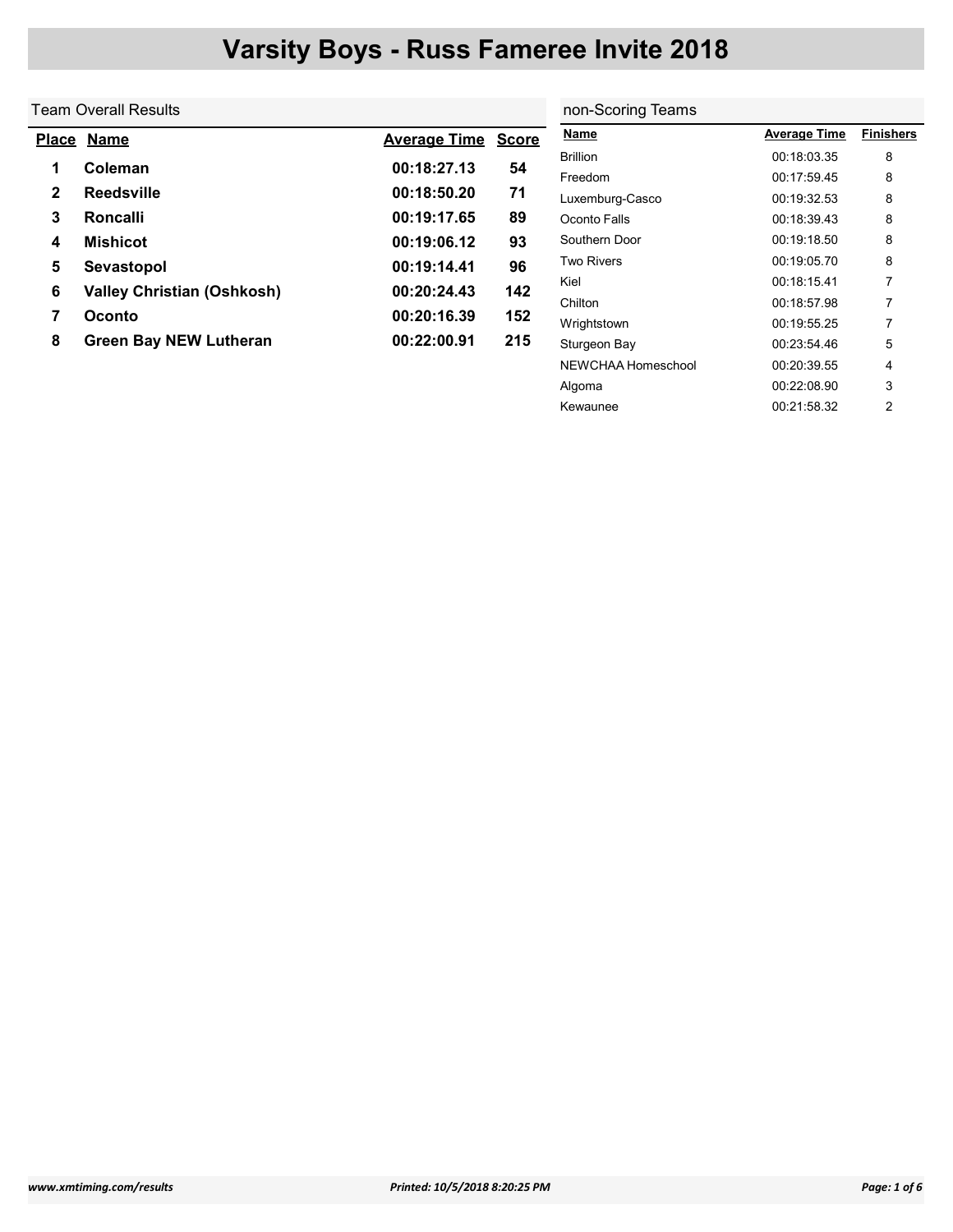Team Results

| <u>Place</u> | <b>Team Name</b>                  |                         |             |                           |             | Average Time # of Finishers Team Score |                |
|--------------|-----------------------------------|-------------------------|-------------|---------------------------|-------------|----------------------------------------|----------------|
| 1            | Coleman                           |                         | 00:18:27.13 | 7                         | 54          |                                        |                |
|              | <b>Team Position</b>              | <b>Overall Position</b> | Bib#        | Name                      |             | <b>Chip Time</b>                       | <b>Score</b>   |
|              | 1                                 | 5                       | 185         | <b>Kasey Casper</b>       |             | 00:17:19.23                            | 2              |
|              | $\overline{2}$                    | 27                      | 187         | <b>Caleb Gross</b>        |             | 00:18:08.78                            | 6              |
|              | 3                                 | 32                      | 184         | <b>Karson Casper</b>      |             | 00:18:22.61                            | 8              |
|              | 4                                 | 43                      | 188         | Koltin Grysbowski         |             | 00:18:46.02                            | 15             |
|              | 5                                 | 83                      | 191         | <b>Seth Seefeldt</b>      |             | 00:19:39.03                            | 23             |
|              | 6                                 | 101                     | 189         | <b>Bryce Karban</b>       |             | 00:20:18.24                            | (33)           |
|              | $\overline{7}$                    | 111                     | 190         | Sam King                  |             | 00:20:51.30                            | (38)           |
| $\mathbf{2}$ | <b>Reedsville</b>                 |                         |             |                           | 00:18:50.20 | 8                                      | 71             |
|              | <b>Team Position</b>              | <b>Overall Position</b> | Bib#        | Name                      |             | <b>Chip Time</b>                       | <b>Score</b>   |
|              | 1                                 | 9                       | 431         | <b>Derrick Cherney</b>    |             | 00:17:29.89                            | 3              |
|              | $\mathbf{2}$                      | 37                      | 433         | <b>Austin Frank</b>       |             | 00:18:34.85                            | 11             |
|              | 3                                 | 50                      | 429         | Owen Behnke               |             | 00:18:58.22                            | 16             |
|              | 4                                 | 72                      | 436         | <b>Jackson Stetson</b>    |             | 00:19:24.37                            | 17             |
|              | 5                                 | 86                      | 435         | <b>Matthew Oswald</b>     |             | 00:19:43.67                            | 24             |
|              | 6                                 | 89                      | 432         | Aren Engelbrecht          |             | 00:19:46.26                            | (26)           |
|              | $\overline{7}$                    | 116                     | 434         | Seth Luedtke              |             | 00:21:13.33                            | (42)           |
| 3            | <b>Roncalli</b>                   |                         |             |                           | 00:19:17.65 | 7                                      | 89             |
|              | <b>Team Position</b>              | <b>Overall Position</b> | Bib#        | Name                      |             | <b>Chip Time</b>                       | <b>Score</b>   |
|              | 1                                 | 33                      | 453         | <b>Ethan Yanda</b>        |             | 00:18:23.48                            | 9              |
|              | $\overline{2}$                    | 73                      | 450         | <b>Jake Linzmeier</b>     |             | 00:19:25.13                            | 18             |
|              | 3                                 | 75                      | 448         | <b>Ryan Jacoby</b>        |             | 00:19:26.17                            | 19             |
|              | 4                                 | 80                      | 452         | <b>Spencer Streich</b>    |             | 00:19:36.00                            | 21             |
|              | 5                                 | 81                      | 446         | <b>Hunter Borys</b>       |             | 00:19:37.45                            | 22             |
|              | 6                                 | 91                      | 447         | Joe Francl                |             | 00:19:51.37                            | (27)           |
|              | $\overline{7}$                    | 115                     | 449         | Luke Koschnick            |             | 00:20:59.80                            | (41)           |
| 4            | <b>Mishicot</b>                   |                         |             |                           | 00:19:06.12 | 6                                      | 93             |
|              | <b>Team Position</b>              | <b>Overall Position</b> | Bib#        | <b>Name</b>               |             | <b>Chip Time</b>                       | <b>Score</b>   |
|              | 1                                 | 19                      | 351         | <b>Daniel Benfield</b>    |             | 00:17:55.26                            | 4              |
|              | 2                                 | 35                      | 358         | <b>Kory Wiegert</b>       |             | 00:18:27.99                            | 10             |
|              | 3                                 | 41                      | 356         | <b>Isaac Schnell</b>      |             | 00:18:40.33                            | 14             |
|              | 4                                 | 97                      | 355         | Elijah Reimer             |             | 00:20:04.49                            | 30             |
|              | 5                                 | 104                     | 352         | <b>Peter Conrad</b>       |             | 00:20:22.52                            | 35             |
|              | 6                                 | 112                     | 357         | <b>Daniel Stueck</b>      |             | 00:20:54.76                            | (39)           |
| 5            | Sevastopol                        |                         |             |                           | 00:19:14.41 | 8                                      | 96             |
|              | <b>Team Position</b>              | <b>Overall Position</b> | Bib#        | <u>Name</u>               |             | <b>Chip Time</b>                       | <b>Score</b>   |
|              | 1                                 | 25                      | 477         | <b>Kyle Carlson</b>       |             | 00:18:06.40                            | 5              |
|              | 2                                 | 38                      | 481         | Josh Pflieger             |             | 00:18:36.88                            | 12             |
|              | 3                                 | 76                      | 480         | <b>Jake Pflieger</b>      |             | 00:19:30.74                            | 20             |
|              | 4                                 | 92                      | 479         | <b>Bailey Hendrickson</b> |             | 00:19:51.62                            | 28             |
|              | 5                                 | 98                      | 475         | Sam Abel                  |             | 00:20:06.42                            | 31             |
|              | 6                                 | 99                      | 476         | Scott Andreae             |             | 00:20:07.83                            | (32)           |
|              | $\overline{7}$                    | 110                     | 482         | Noah Tomaszewski          |             | 00:20:48.55                            | (37)           |
| 6            | <b>Valley Christian (Oshkosh)</b> |                         |             |                           | 00:20:24.43 | 5                                      | 142            |
|              | <b>Team Position</b>              | <b>Overall Position</b> | Bib#        | <b>Name</b>               |             | <b>Chip Time</b>                       | <b>Score</b>   |
|              | 1                                 | 28                      | 568         | Joshua Geffers            |             | 00:18:13.52                            | $\overline{7}$ |
|              | 2                                 | 39                      | 574         | <b>Elijah Wade</b>        |             | 00:18:37.53                            | 13             |
|              | 3                                 | 95                      | 573         | Joshua Lehman             |             | 00:20:03.94                            | 29             |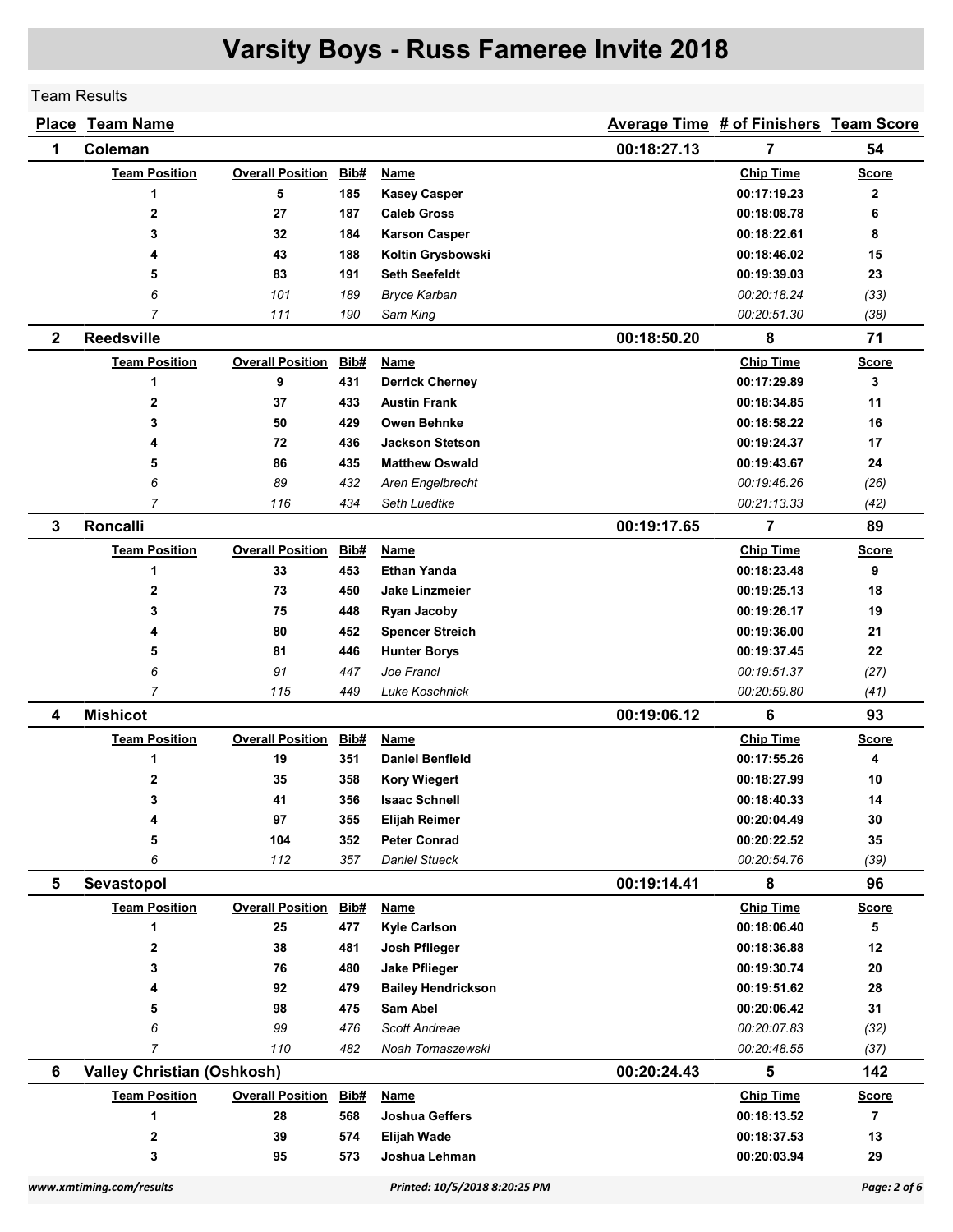|   | 4                             | 119                     | 570  | Diego Griese            |             | 00:21:33.41      | 44           |
|---|-------------------------------|-------------------------|------|-------------------------|-------------|------------------|--------------|
|   | 5                             | 129                     | 569  | <b>Dalton Griese</b>    |             | 00:23:33.77      | 49           |
|   | <b>Oconto</b>                 |                         |      |                         | 00:20:16.39 | 6                | 152          |
|   | <b>Team Position</b>          | <b>Overall Position</b> | Bib# | Name                    |             | <b>Chip Time</b> | <b>Score</b> |
|   |                               | 4                       | 386  | Josh Woller             |             | 00:17:00.37      | 1            |
|   | 2                             | 87                      | 379  | Logan Allan             |             | 00:19:45.14      | 25           |
|   | 3                             | 107                     | 384  | Josh Maynard            |             | 00:20:29.16      | 36           |
|   | 4                             | 117                     | 381  | <b>Seth Brooks</b>      |             | 00:21:17.08      | 43           |
|   | 5                             | 126                     | 385  | <b>Preston Williams</b> |             | 00:22:50.21      | 47           |
|   | 6                             | 128                     | 383  | Hayden Honish           |             | 00:23:22.86      | (48)         |
| 8 | <b>Green Bay NEW Lutheran</b> |                         |      |                         | 00:22:00.91 | 5                | 215          |
|   | <b>Team Position</b>          | <b>Overall Position</b> | Bib# | <b>Name</b>             |             | <b>Chip Time</b> | <b>Score</b> |
|   |                               | 103                     | 239  | <b>Simon Bergner</b>    |             | 00:20:21.87      | 34           |
|   |                               | 113                     | 238  | <b>Mason Aulik</b>      |             | 00:20:57.33      | 40           |
|   | 3                             | 122                     | 242  | <b>Tayveon Steward</b>  |             | 00:22:13.64      | 45           |
|   | 4                             | 123                     | 240  | Joe Misovec             |             | 00:22:20.41      | 46           |
|   | 5                             | 132                     | 241  | <b>Taran Rai</b>        |             | 00:24:11.32      | 50           |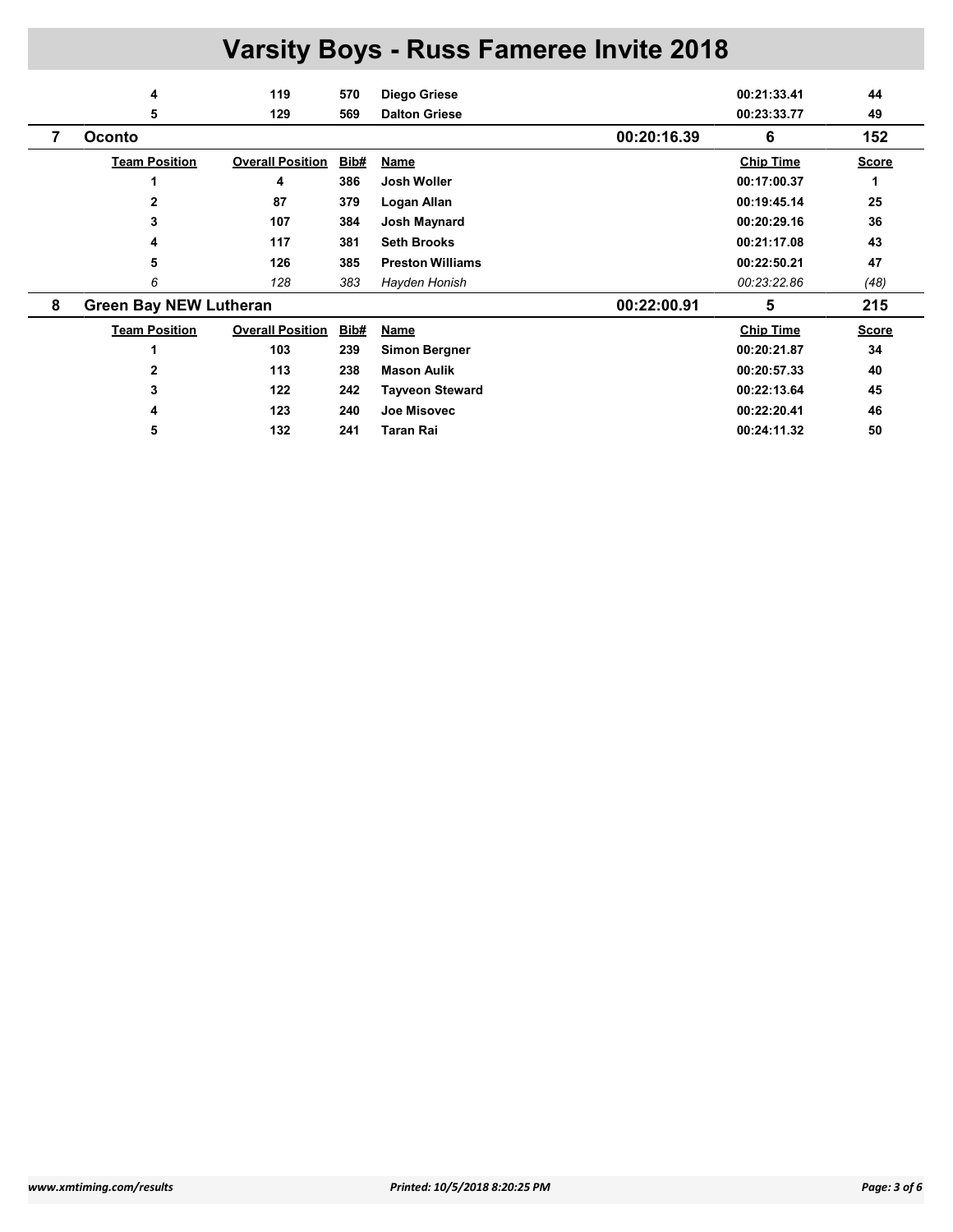### Individual Overall Results

| <b>Overall</b> |        |            | Score Bib# Name                            | <b>Class</b>    | <b>Chip Time Team</b>                         |                                        |
|----------------|--------|------------|--------------------------------------------|-----------------|-----------------------------------------------|----------------------------------------|
| 1              | 1      | 116        | <b>Gunner Schlender</b>                    | <b>JR</b>       | 00:16:23.25 Brillion                          |                                        |
| 2              | 2      | 113        | <b>Hunter Krepline</b>                     | <b>SO</b>       | 00:16:39.79 Brillion                          |                                        |
| 3              | 3      | 269        | <b>Ashton Arnold</b>                       | <b>SR</b>       | 00:16:54.65 Kiel                              |                                        |
| 4              | 1      | 386        | Josh Woller                                | <b>SO</b>       | 00:17:00.37 Oconto                            |                                        |
| 5              | 2      | 185        | <b>Kasey Casper</b>                        | SR              | 00:17:19.23 Coleman                           |                                        |
| 6              | 4      | 204        | <b>Alex Klarner</b>                        | JR              | 00:17:19.78 Freedom                           |                                        |
| 7              | 5      | 305        | <b>Tanner Kasten</b>                       | SR              |                                               | 00:17:22.57 Luxemburg-Casco            |
| 8              | 6      | 409        | <b>Brody Schindel</b>                      | SR              |                                               | 00:17:24.77 Oconto Falls               |
| 9              | 3      | 431        | <b>Derrick Cherney</b>                     | <b>SR</b>       | 00:17:29.89 Reedsville                        |                                        |
| 10             | 7      | 114        | <b>Reese Kupsky</b>                        | SO              | 00:17:33.57 Brillion                          |                                        |
| 11             | 8      | 274        | <b>Noah Watson</b>                         | SO              | 00:17:36.61 Kiel                              |                                        |
| 12             | 9      | 208        | <b>Koy Murphy</b>                          | <b>SR</b>       | 00:17:39.97 Freedom                           |                                        |
| 13             | 10     | 492        | <b>Sam Dean</b>                            | JR              |                                               | 00:17:42.07 Southern Door              |
| 14             | 11     | 210        | <b>Marty Vosters</b>                       | JR              | 00:17:43.75 Freedom                           |                                        |
| 15             | 12     | 207        | <b>Tyson Lonigro</b>                       | <b>SO</b>       | 00:17:44.57 Freedom                           |                                        |
| 16             | 13     | 203        | Jaxen Gerndt                               | FR              | 00:17:46.39 Freedom                           |                                        |
| 17             | 14     | 275        | <b>Dustin Zychowicz</b>                    | <b>SR</b>       | 00:17:51.81 Kiel                              |                                        |
| 18             | 15     | 273        | <b>Elijah Sippel</b>                       | <b>SR</b>       | 00:17:51.99 Kiel                              |                                        |
| 19             | 4      | 351        | <b>Daniel Benfield</b>                     | SΟ              | 00:17:55.26 Mishicot                          |                                        |
| 20             | 16     | 112        | <b>Isaac Koehler</b>                       | SR              | 00:17:56.23 Brillion                          |                                        |
| 21             | 17     | 166        | <b>Wyatt Schmitz</b>                       | JR              | 00:17:59.79 Chilton                           |                                        |
| 22             | 18     | 403        | Joe Adams                                  | FR              |                                               | 00:18:03.45 Oconto Falls               |
| 23             | 19     | 162        | <b>Will Kapral</b>                         | JR              | 00:18:05.74 Chilton                           |                                        |
| 24             | 20     | 494        | <b>Ben Kielar</b>                          | SR              |                                               | 00:18:05.89 Southern Door              |
| 25             | 5      | 477        | <b>Kyle Carlson</b>                        | <b>SR</b>       | 00:18:06.40 Sevastopol                        |                                        |
| 26             | (21)   | 206        | Nathan Lezotte                             | SO              | 00:18:06.82 Freedom                           |                                        |
| 27             | 6      | 187        | <b>Caleb Gross</b>                         | SR              | 00:18:08.78 Coleman                           |                                        |
|                | 7      | 568        | Joshua Geffers                             | FR              |                                               |                                        |
| 28<br>29       | (23)   | 205        | Zach Lahay                                 | SR              | 00:18:13.53 Freedom                           | 00:18:13.52 Valley Christian (Oshkosh) |
| 30             | 24     | 405        | <b>Brendan Konitzer</b>                    | JR              |                                               | 00:18:16.83 Oconto Falls               |
|                | 25     |            |                                            | <b>JR</b>       |                                               |                                        |
| 31             |        | 164        | <b>Phoenix Ladd</b>                        |                 | 00:18:19.42 Chilton                           |                                        |
| 32             | 8<br>9 | 184<br>453 | <b>Karson Casper</b><br><b>Ethan Yanda</b> | FR<br>JR        | 00:18:22.61 Coleman                           |                                        |
| 33             |        |            |                                            |                 | 00:18:23.48 Roncalli                          |                                        |
| 34             | 26     | 536        | <b>Matthew Bianchi</b>                     | SO              | 00:18:24.26 Two Rivers                        |                                        |
| 35             | 10     | 358        | <b>Kory Wiegert</b>                        | JR<br><b>SO</b> | 00:18:27.99 Mishicot                          |                                        |
| 36             | 27     | 161        | <b>Eric East</b>                           |                 | 00:18:28.53 Chilton<br>00:18:34.85 Reedsville |                                        |
| 37             | 11     | 433        | <b>Austin Frank</b>                        | JR              |                                               |                                        |
| 38             | 12     | 481        | Josh Pflieger                              | JR              | 00:18:36.88 Sevastopol                        |                                        |
| 39             | 13     | 574        | <b>Elijah Wade</b>                         | SO              |                                               | 00:18:37.53 Valley Christian (Oshkosh) |
| 40             | 29     | 537        | <b>Zach Fries</b>                          | <b>FR</b>       | 00:18:38.32 Two Rivers                        |                                        |
| 41             | 14     | 356        | <b>Isaac Schnell</b>                       | JR              | 00:18:40.33 Mishicot                          |                                        |
| 42             | 30     | 115        | <b>Alex Metko</b>                          | <b>FR</b>       | 00:18:40.97 Brillion                          |                                        |
| 43             | 15     | 188        | Koltin Grysbowski                          | <b>SR</b>       | 00:18:46.02 Coleman                           |                                        |
| 44             | 31     | 408        | <b>Evan Roberts</b>                        | JR              |                                               | 00:18:46.04 Oconto Falls               |
| 45             | 32     | 270        | <b>Travis Kohlmann</b>                     | <b>SO</b>       | 00:18:47.05 Kiel                              |                                        |
| 46             | (33)   | 111        | Collin Greve                               | JR              | 00:18:52.63 Brillion                          |                                        |
| 47             | 34     | 303        | Lucas Joniaux                              | JR              |                                               | 00:18:53.86 Luxemburg-Casco            |
| 48             | 35     | 582        | <b>Jake Budd</b>                           | FR              |                                               | 00:18:55.97 Wrightstown                |
| 49             | 36     | 541        | <b>Rosslee Reed</b>                        | JR              | 00:18:56.66 Two Rivers                        |                                        |
| 50             | 16     | 429        | Owen Behnke                                | <b>FR</b>       | 00:18:58.22 Reedsville                        |                                        |
| 51             | 37     | 404        | <b>Matt Adams</b>                          | SR              |                                               | 00:18:59.90 Oconto Falls               |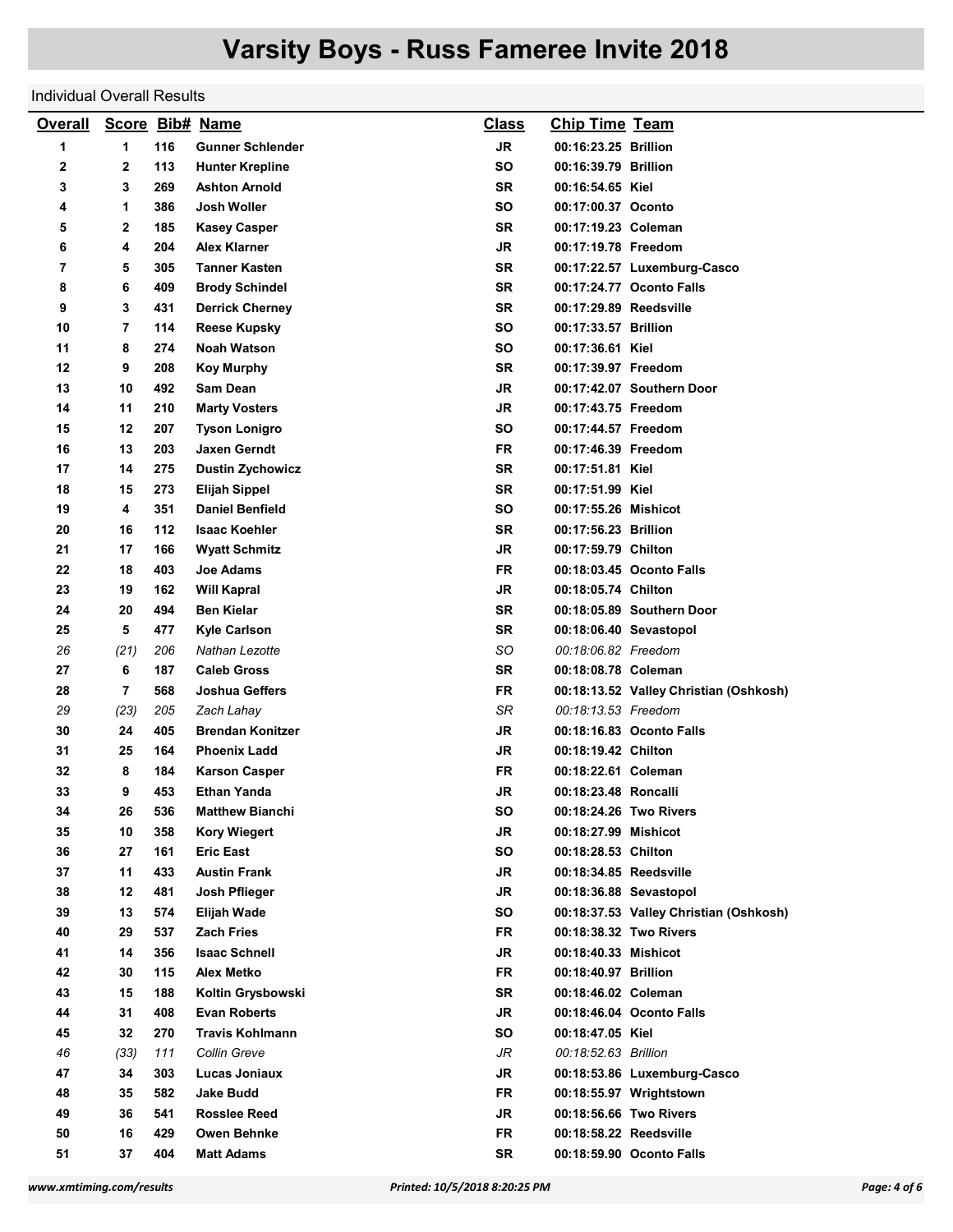| 52  | 38   | 539 | <b>Alex Klein</b>         | JR        | 00:19:03.13 Two Rivers                 |
|-----|------|-----|---------------------------|-----------|----------------------------------------|
| 53  | 39   | 586 | <b>Trae Thompson</b>      | SΟ        | 00:19:04.23 Wrightstown                |
| 54  | (40) | 271 | <b>Alex Riebe</b>         | JR        | 00:19:05.53 Kiel                       |
| 55  | 41   | 588 | <b>Simon Witcpalek</b>    | JR        | 00:19:08.24 Wrightstown                |
| 56  | (42) | 110 | <b>Andrew Fischer</b>     | SR        | 00:19:08.94 Brillion                   |
| 57  | (43) | 407 | <b>Isaac Raddatz</b>      | <b>FR</b> | 00:19:10.64 Oconto Falls               |
| 58  | 0    | 109 | <b>Zach Bonick</b>        | SR        | 00:19:11.40 Brillion                   |
| 59  | 0    | 373 | Jacob Welch               | SO        | 00:19:12.13 NEWCHAA Homeschool         |
| 60  | (44) | 410 | <b>Brent Wolf</b>         | SR        | 00:19:12.14 Oconto Falls               |
| 61  | 45   | 497 | <b>Ben Slezewski</b>      | JR        | 00:19:12.75 Southern Door              |
| 62  | 46   | 514 | <b>Bennet Johnson</b>     | FR        | 00:19:13.17 Sturgeon Bay               |
| 63  | 47   | 542 | <b>Spencer Salta</b>      | SΟ        | 00:19:13.47 Two Rivers                 |
| 64  | 48   | 159 | Dylan Anhalt              | JR        | 00:19:14.26 Chilton                    |
| 65  | 0    | 209 | Jack Reiter               | SO        | 00:19:20.75 Freedom                    |
| 66  | 0    | 371 | Jack Rogers               | SR        | 00:19:21.66 NEWCHAA Homeschool         |
| 67  | 0    | 406 | Dylan Nelson              | SR        | 00:19:21.70 Oconto Falls               |
| 68  | 49   | 515 | Jace Johnson              | FR        | 00:19:21.78 Sturgeon Bay               |
| 69  | 50   | 495 | Eli Mancheski             | <b>FR</b> | 00:19:22.53 Southern Door              |
| 70  | 51   | 304 | Logan Kasten              | SO        | 00:19:23.86 Luxemburg-Casco            |
| 71  | 52   | 587 | <b>Matthew Westrich</b>   | JR        | 00:19:24.30 Wrightstown                |
| 72  | 17   | 436 | <b>Jackson Stetson</b>    | JR        | 00:19:24.37 Reedsville                 |
| 73  | 18   | 450 | Jake Linzmeier            | <b>JR</b> | 00:19:25.13 Roncalli                   |
| 74  | (53) | 540 | Gabe Ragsdale             | SO        | 00:19:25.90 Two Rivers                 |
| 75  | 19   | 448 | <b>Ryan Jacoby</b>        | FR.       | 00:19:26.17 Roncalli                   |
| 76  | 20   | 480 | <b>Jake Pflieger</b>      | <b>JR</b> | 00:19:30.74 Sevastopol                 |
| 77  | (54) | 538 | <b>Conner Hartwig</b>     | SO        | 00:19:31.28 Two Rivers                 |
| 78  | 0    | 557 | <b>Wil Schmid</b>         | JR        | 00:19:32.62 Two Rivers                 |
| 79  | 55   | 307 | <b>Michael Otradovec</b>  | FR        | 00:19:35.35 Luxemburg-Casco            |
| 80  | 21   | 452 | <b>Spencer Streich</b>    | SΟ        | 00:19:36.00 Roncalli                   |
| 81  | 22   | 446 | <b>Hunter Borys</b>       | SR        | 00:19:37.45 Roncalli                   |
| 82  | 0    | 250 | Jacob Schleis             | FR        | 00:19:38.91 Kewaunee                   |
| 83  | 23   | 191 | <b>Seth Seefeldt</b>      | JR        | 00:19:39.03 Coleman                    |
| 84  | (56) | 165 | Alek Lemke                | SO        | 00:19:40.12 Chilton                    |
| 85  | (57) | 289 | <b>Hunter Westermeyer</b> | SO        | 00:19:40.23 Kiel                       |
| 86  | 24   | 435 | <b>Matthew Oswald</b>     | JR        | 00:19:43.67 Reedsville                 |
| 87  | 25   | 379 | Logan Allan               | SO        | 00:19:45.14 Oconto                     |
| 88  | 58   | 496 | <b>Zach Olson</b>         | JR        | 00:19:45.91 Southern Door              |
| 89  | (26) | 432 | Aren Engelbrecht          | SO        | 00:19:46.26 Reedsville                 |
| 90  | 59   | 309 | <b>Weiss Waege</b>        | <b>FR</b> | 00:19:46.48 Luxemburg-Casco            |
| 91  | (27) | 447 | Joe Francl                | JR        | 00:19:51.37 Roncalli                   |
| 92  | 28   | 479 | <b>Bailey Hendrickson</b> | SO        | 00:19:51.62 Sevastopol                 |
| 93  | (60) | 491 | Kyle Conard               | SO        | 00:19:53.59 Southern Door              |
| 94  | 61   | 583 | <b>Kaiden Koltz</b>       | SΟ        | 00:19:53.61 Wrightstown                |
| 95  | 29   | 573 | Joshua Lehman             | SO        | 00:20:03.94 Valley Christian (Oshkosh) |
| 96  | (63) | 493 | <b>Grant Englebert</b>    | SO        | 00:20:03.95 Southern Door              |
| 97  | 30   | 355 | <b>Elijah Reimer</b>      | <b>JR</b> | 00:20:04.49 Mishicot                   |
| 98  | 31   | 475 | Sam Abel                  | SO        | 00:20:06.42 Sevastopol                 |
| 99  | (32) | 476 | Scott Andreae             | SO        | 00:20:07.83 Sevastopol                 |
| 100 | (64) | 308 | Evan Rank                 | SO        | 00:20:13.40 Luxemburg-Casco            |
| 101 | (33) | 189 | <b>Bryce Karban</b>       | SR        | 00:20:18.24 Coleman                    |
| 102 | 0    | 498 | Griffin Slezewski         | SO        | 00:20:21.31 Southern Door              |
| 103 | 34   | 239 | <b>Simon Bergner</b>      | <b>FR</b> | 00:20:21.87 Green Bay NEW Lutheran     |
| 104 | 35   | 352 | <b>Peter Conrad</b>       | <b>JR</b> | 00:20:22.52 Mishicot                   |
| 105 | 0    | 101 | <b>Ben Fahrenkrug</b>     | JR        | 00:20:23.61 Algoma                     |